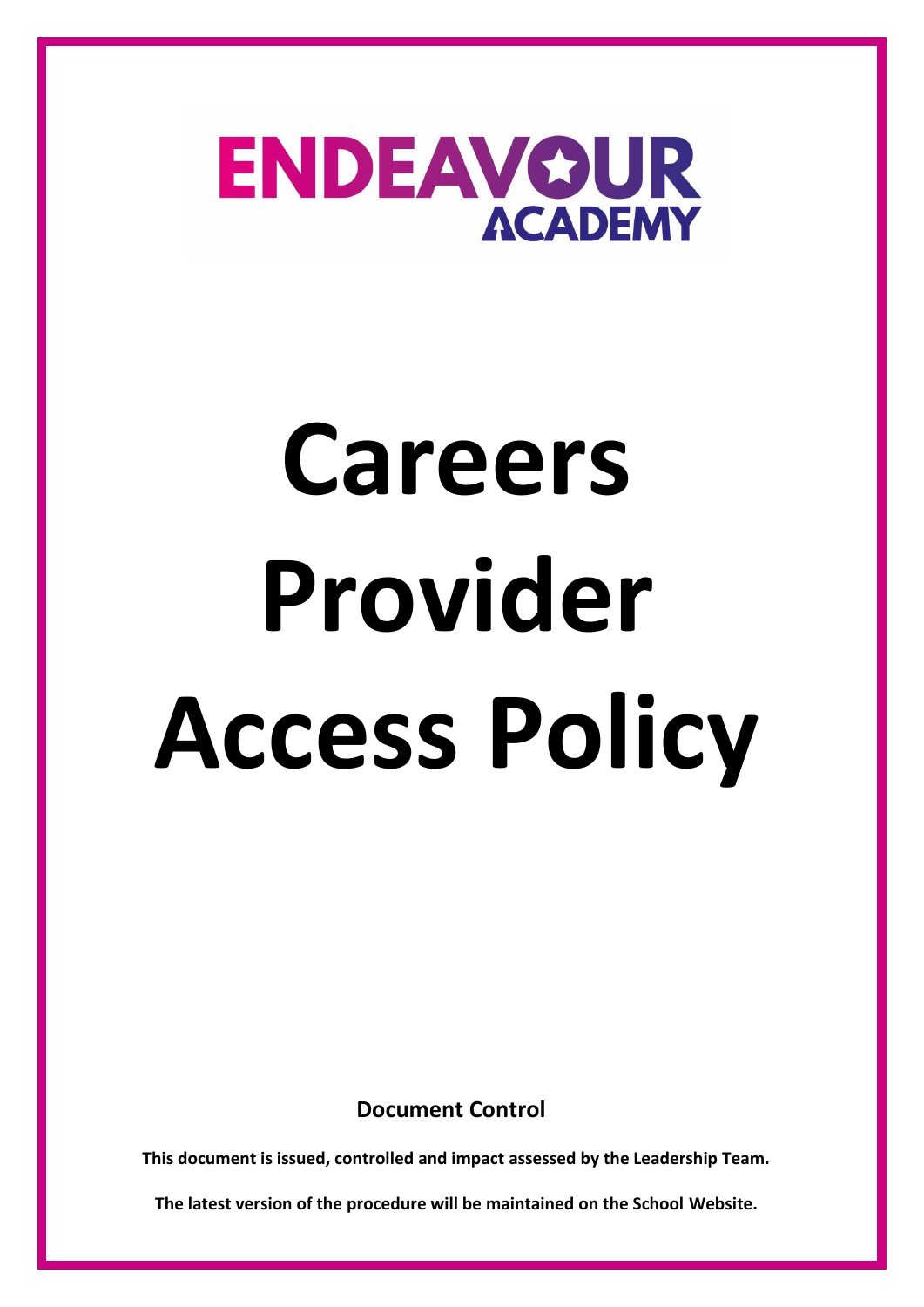## **Careers Provider Access Policy**



### **Introduction**

This policy statement sets out the school's arrangements for managing the access of providers to pupils at the school for the purpose of giving them information about the provider's education or training offer. This complies with the school's legal obligations under Section 42B of the Education Act 1997.

#### **Pupil Entitlement**

All pupils in Endeavour Academy have a vocational aspect to their timetable where they have options to study the following courses via our partnership links with East Durham College:

\*Hair and Beauty \*Sport

\*Motor Vehicle \*Creative Arts

\*Catering

All pupils in Endeavour Academy are entitled:

- to find out about technical education qualifications and apprenticeships opportunities, as part of a careers programme which provides information on the full range of education and training options available at each transition point;
- to hear from a range of local providers about the opportunities they offer, including technical education and apprenticeships – through options events, assemblies and group discussions and taster events;
- to understand how to make applications for the full range of academic and technical courses.

#### **Management of provider access requests Procedure**

A provider wishing to request access should contact;

Kerrie Whelan Head of School

0191 5185595 Email: [enquiries@endeavouracademy.co.uk](mailto:enquiries@endeavouracademy.co.uk)